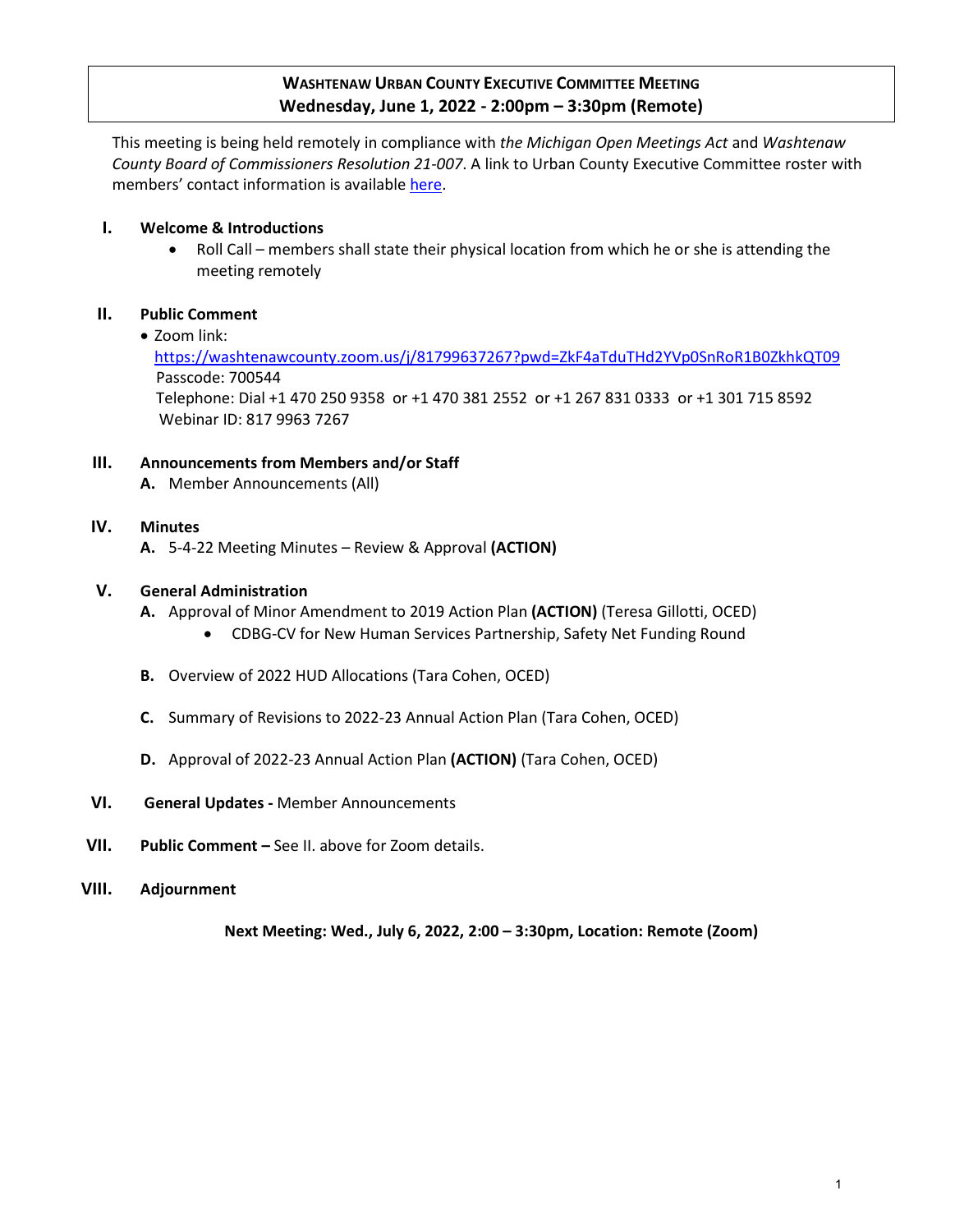## **WASHTENAW URBAN COUNTY EXECUTIVE COMMITTEE MEETING Wednesday, May 4, 2022 - 2:00pm – 3:30pm Location: Virtual Meeting using Zoom (details below)**

#### **Members in Attendance:**

Supervisor Diane O'Connell (Ann Arbor Township); Councilmember Elizabeth Nelson (City of Ann Arbor); Clerk Heather Jarrell Roe (Ypsilanti Township); Councilmember Janet Dillon (City of Saline); Jessica West (Director of Community Development, Pittsfield Township); Supervisor Ken Schwartz (Superior Township); Trustee Linda Adams (Augusta Township); Michelle Aniol (Community Development Manager, City of Dexter); Trustee Sandie Schulze (Sylvan Township); Supervisor Will Hathaway (Scio Township).

**Members Absent:** Supervisor Charles Tellas (York Township); Supervisor Diane Ratkovich (Dexter Township); Supervisor Duane Luick (Lima Township); Supervisor Gary Whittaker (Salem Township); Supervisor Jim Marion (Saline Township); Supervisor John Kingsley (Webster Township); Supervisor Ken Dignan (Northfield Township); Supervisor Laurie Fromhart (Bridgewater Township); Mayor Lois Richardson (City of Ypsilanti); Supervisor Ronald Milkey (Manchester Township).

**Facilitator:** Tara Cohen served as facilitator (Commissioner Sue Shink unable to attend.)

#### **OCED Staff Present:** Tara Cohen; Teresa Gillotti

**Guests:** Alize Asberry-Payne (Washtenaw County Racial Equity Office); Chris Brown (Habitat for Humanity); Jimena Loveluck (Washtenaw County Health Department); Pam Kisch (Fair Housing Center of Southeast and Mid-Michigan).

Meeting called to order: 2:04 PM

#### **I. Welcome & Introductions / Roll Call**

Pursuant t[o MCL 15.263 Sec.3,](http://www.legislature.mi.gov/(S(axbjgekhx50tcsr2wezrew4a))/mileg.aspx?page=getObject&objectName=mcl-15-263) Cohen took roll call during which each voting member stated their name and physical location (I.e. City or Township, Washtenaw County, State of Michigan).

Adams: Participating remotely from Augusta Township, Washtenaw County Aniol: Participating remotely from City of Dexter, Washtenaw County. West: Participating remotely from Pittsfield Township, Washtenaw County Dillon: Participating remotely from City of Saline, Washtenaw County Schulze: Participating remotely from Sylvan Township, Washtenaw County O'Connell: Participating remotely from Ann Arbor Township, Washtenaw County Nelson: Participating remotely from City of Ann Arbor, Washtenaw County Schwartz: Participating remotely from Superior Township, Washtenaw County Jarrell Roe: Participating remotely from Ypsilanti Township, Washtenaw County

After roll call, around 2:08pm, Supervisor Will Hathaway joined the meeting. Hathaway: Participating remotely from Scio Township, Washtenaw County

#### **II. Public Comment -** None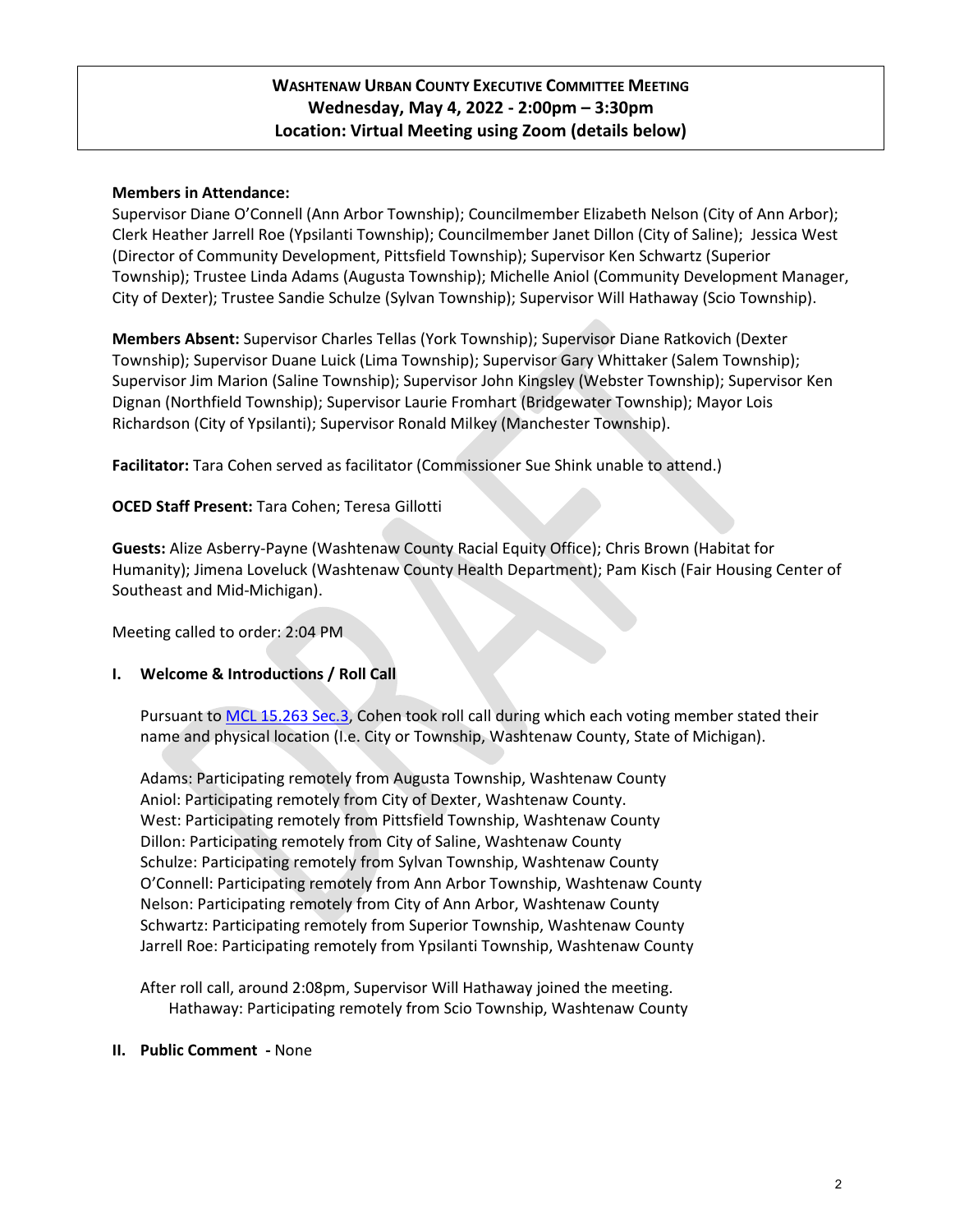#### **III. Announcements from Members and/or Staff**

- **A.** Member Announcements (All) None
- **B.** CERA 2 Program Updates (Teresa Gillotti, OCED)
	- o Second allocation of CERA 2 funds awarded \$9,262,176 (\$13.76 mill in total)
	- o 834 CERA 2 applications approved to date
	- o Applications processed by SOS, HAWC, Barrier Busters Team

#### **IV. Minutes**

**A.** 4-6-22 Meeting Minutes – Review & Approval **(ACTION)** 

 *Moved by West. Support by Jarrell Roe.*  ROLL CALL: Adams: Yes Aniol: Yes West: Yes Dillon: Yes Schulze: Yes Nelson: Yes Hathaway: Yes O'Connell: Yes Schwartz: Yes Jarrell Roe: Yes

Ayes – 10; Nays – 0; Motion carried.

#### **V. General Administration**

- **A.** County Health Officer's COVID-19 Update (Jimena Loveluck, WCHD) The County's Health Officer Loveluck presented COVID updates – see pages 7 -23 of the updated May  $4<sup>th</sup>$  [meeting packet.](https://www.washtenaw.org/AgendaCenter/ViewFile/Agenda/_05042022-1759) The presentation was followed by a brief Q & A.
- **B.** Fair Housing Training (Pam Kisch, FHC of Southeast and Mid-Michigan) Pam Kisch of the Fair Housing Center of Southeast and Mid-Michigan provided a brief training on fair housing law and the role of The Fair Housing Center – see pages 24-57 of the [updated](https://www.washtenaw.org/AgendaCenter/ViewFile/Agenda/_05042022-1759)  May 4<sup>th</sup> meeting packet.

#### **C.** CDBG-CV Spend-Down Planning (Teresa Gillotti, OCED)

OCED Director Teresa Gillotti provided an overview of CARES Act funding spenddown requirements and staff's recommended uses for uncommitted funding from Round 1 and Round 3 CDBG-CV funds.

For Round 1 funds, staff proposes:

- Shifting approximately \$72,000 from Rent/utility assistance to Expanded Shelter to be able to accommodate larger families who need to be sheltered in larger rental units, and;
- Utilizing some of the rent and utility assistance allocation through the Barrier Busters Network; she noted the timeliness of utility assistance since the new CERA rules do not allow for any utility assistance unless applicant also has rental arrearages.

For Round 3 funds, Gillotti stated that staff is suggesting the use of approximately \$528,000 of unallocated funds to be added to the Safety Net Funding round of the [New Human Services](https://www.washtenaw.org/3422/New-Human-Services-Partnership-Planning)  [Partnership.](https://www.washtenaw.org/3422/New-Human-Services-Partnership-Planning) She then provided a short slide presentation on the partnership, and explained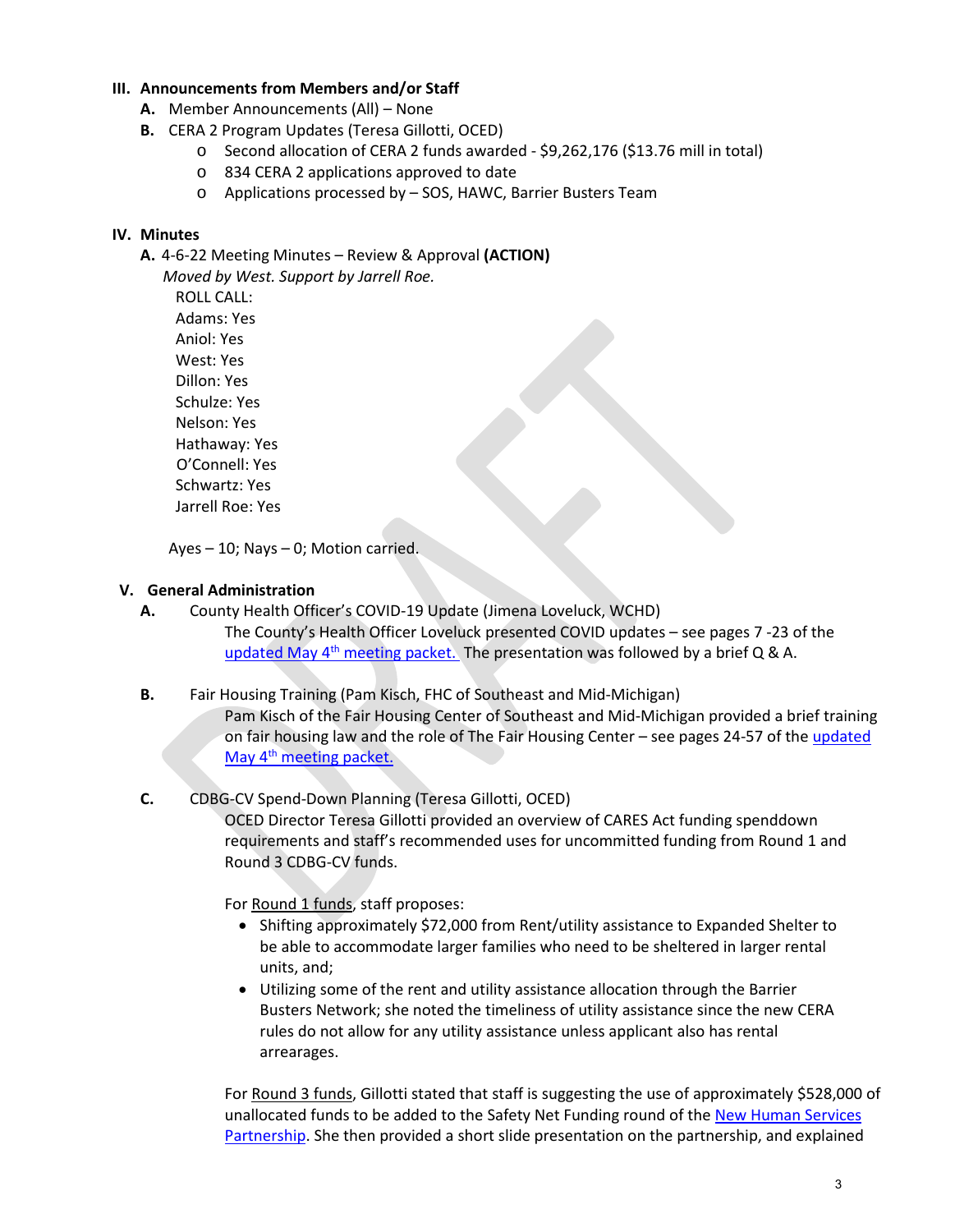that this committee would be asked to take action on this recommendation at the June meeting. See pages 58-63 of the updated May 4<sup>th</sup> meeting packet.

**D.** Update on 2022-23 Draft Action Plan Public Hearings & Comment Period (Tara Cohen, OCED)

Cohen stated that the  $3^{rd}$  public hearing scheduled for the draft Action Plan had been canceled due to the Board of Commissioners canceling their April 20th meeting the day prior, and that Public Notices went out with the rescheduled hearing for the May 18<sup>th</sup> BOC meeting and an extension of the 30-day comment period to now run through May 18<sup>th</sup>.

- **E. General Updates** Member Announcements None.
- **F. Public Comment** See II. above for Zoom details. None.

#### **G. Adjournment**

Motion to Adjourn - Moved by Hathaway. Support by Adams.Motion carried unanimously (voice vote).

Adjourned: 3:18 PM

**Next Meeting: Wed., June 1, 2022, 2:00 – 3:30pm, Location: Remote (Zoom)**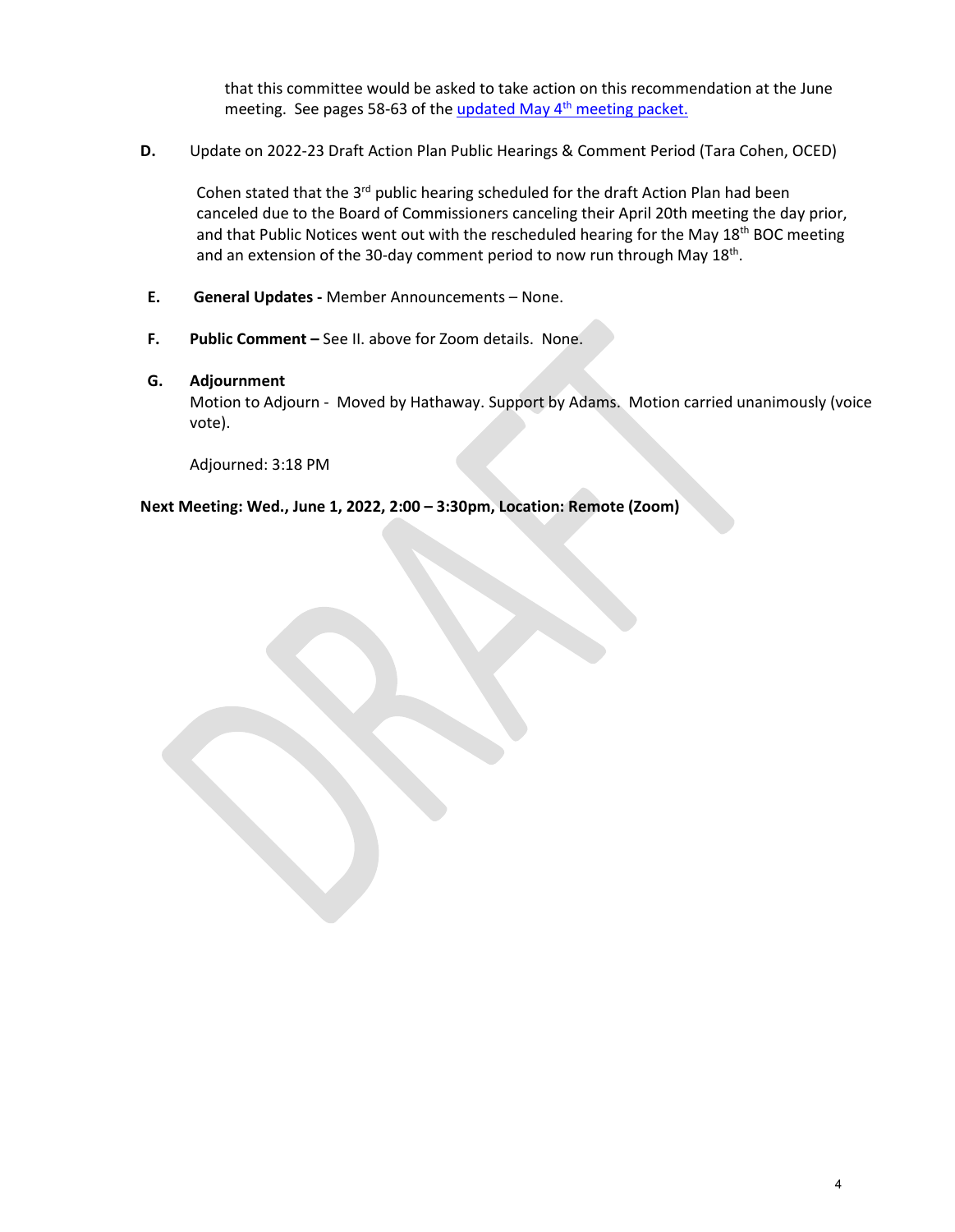## **WASHTENAW URBAN COUNTY EXECUTIVE COMMITTEE (UCEC) MEETING Wednesday, June 1, 2022 2:00pm- 3:30pm**

#### **AGENDA SUMMARY**

### **Approval of Minor Amendment to 2019 Annual Action Plan (ACTION)**

On February 16, 2022, this Committee approved a [Substantial Amendment to the 2019 Action](https://www.washtenaw.org/ArchiveCenter/ViewFile/Item/1122)  [Plan](https://www.washtenaw.org/ArchiveCenter/ViewFile/Item/1122) to expend \$1 million of our Round 3 CDBG-CV dollars over 3 years for the provision of business services/supports to eligible small businesses impacted by COVID. That substantial amendment was then approved by the County Board of Commissioners (BOC) at their May 4<sup>th</sup> meeting (rescheduled from the BOC's canceled April 20<sup>th</sup> meeting). The Request for Proposals (RFP #8325) is open through July  $11<sup>th</sup>$  and can be accessed [here.](https://www.washtenaw.org/2431/Open-Bids)

As explained at the UCEC's May 4<sup>th</sup> meeting, Urban County staff is operating under the HUD requirement that we spend down 80% of our CDBG-CV funds by no later than May 28, 2023 (3 years from receiving our first CDBG-CV allocation). The remaining 20% must be spent by May 28, 2026 (6-years).

At this time, staff is asking the UCEC to approve a minor amendment to the 2019 Annual Action Plan to allocate \$527,929.65 of the Round 3 CDBG-CV funds to the New Human Services Partnership. The remaining \$80,417.35 would be allocated to administration of CDBG-CV funded programs. The New Human Services Partnership s a great opportunity to use these funds in support of Washtenaw County residents living at or just above the poverty line, some of who have been hardest hit by the pandemic. At our last meeting, Teresa Gillotti presented on this partnership and the different funding rounds involved. More info can also be found at: <https://www.washtenaw.org/3422/New-Human-Services-Partnership-Planning>

Due to the funding amount (less than 20% of total CDBG-CV funds) and the fact that CDBG and CDBG-CV have previously been utilized for similar public services, this allocation does not meet the threshold for a Substantial Amendment, according to the Washtenaw Urban County Citizen [Participation Plan,](https://www.washtenaw.org/DocumentCenter/View/18178/Washtenaw-UC-Citizen-Participation-Plan_amended_approved070120?bidId=) and therefore does not trigger a citizen participation process. Subsequent to UCEC approval, this minor amendment will be considered for same-day approval by the Board of Commissioners at their June  $1<sup>st</sup>$  meeting at 7pm. If approvals are received from UCEC and BOC, then starting in or around July 2022, OCED will begin to execute 5-year contracts with Safety Net providers selected through RFP #8311. Eligible grantees are organizations with a proven track record for serving those in poverty and/or just above the poverty line in areas such as healthcare access, food security, housing & homelessness, and childcare.

The updated 2019 Summary of Planned Activities Table reflecting the new proposed allocation of CDBG-CV Round 3 funds is included in your meeting packet.

*Draft motion: The UCEC approves the proposed minor amendment to the Fiscal Year 2019-20 Action Plan to allocate \$527,929.65 of previously unallocated Round 3 CDBG-CV funds to the Safety Net Funding round of the New Human Services Partnership, with the remaining \$80,417.35 to be allocated for the administration of CDBG-CV programs.*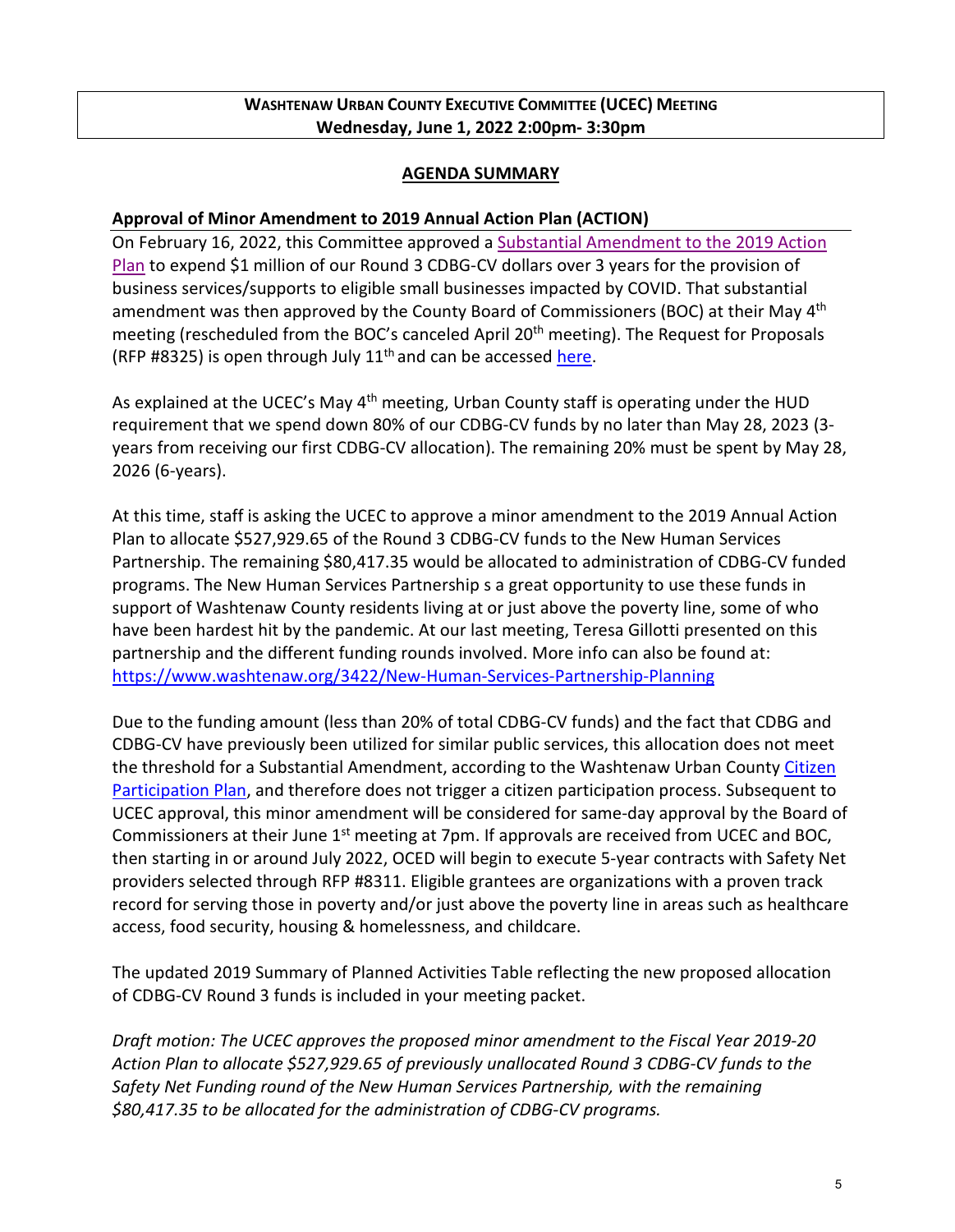## **Overview of 2022 HUD Allocations (Tara Cohen, OCED)**

HUD released information to Washtenaw County regarding the FY2022-23 entitlement allocations on May 18, 2022. The updated Action Plan and Summary of Planned Activities Table posted online and presented for this committee's approval today reflect the actual allocations. As seen in the table below, we are receiving a slight decrease in CDBG funds, a slight increase in ESG funds, and a significant increase in HOME funds. Our combined total for the 3 grant programs has increased approximately 2.8% from our 2021 funding levels.

| <b>HUD Annual Allocations</b> |  |           |  |           |         |  |  |  |  |
|-------------------------------|--|-----------|--|-----------|---------|--|--|--|--|
| Program                       |  | 2021-22   |  | 2022-23   | Change  |  |  |  |  |
| <b>CDBG</b>                   |  | 2,228,571 |  | 2,157,568 | $-3.2%$ |  |  |  |  |
| <b>HOME</b>                   |  | 1,258,791 |  | 1,429,258 | 13.5%   |  |  |  |  |
| <b>ESG</b>                    |  | 183,820   |  | 187,335   | 1.9%    |  |  |  |  |
| <b>TOTAL</b>                  |  | 3,671,182 |  | 3,774,161 | 2.8%    |  |  |  |  |

## **Summary of Revisions to 2022-23 Annual Action Plan (Tara Cohen, OCED)**

An overview of the CDBG, HOME, and ESG activities included in the FY2022-22 Draft Annual Action Plan was provided at the April  $6<sup>th</sup>$  UCEC meeting using estimated allocations. The final version of the 2022 Summary of Planned Activities Table included in your packet reflects adjustments made based on the HUD 2022 allocations recently announced. Simple format tables of the CDBG and HOME allocations showing these updates are also included below. Formulas and caps have not changed; they were only re-calculated using the real 2022 allocations.

| 2022 Community Development Block Grant (CDBG)   |                       |                |                             |                          |  |  |  |
|-------------------------------------------------|-----------------------|----------------|-----------------------------|--------------------------|--|--|--|
| <b>Activity</b>                                 | <b>Agency</b>         | Jurisdiction   | <b>Estimated Allocation</b> | <b>Actual Allocation</b> |  |  |  |
| Single Family Rehab/Home                        |                       |                |                             |                          |  |  |  |
| Improvement Programs                            | <b>OCED</b>           | All            | \$432,350                   | \$428,385                |  |  |  |
| Single Family Rehab/Home                        |                       |                |                             |                          |  |  |  |
| Improvement Programs - Service                  |                       |                |                             |                          |  |  |  |
| Delivery                                        | <b>OCED</b>           | All            | \$140,000                   | \$140,000                |  |  |  |
| <b>Russell Street</b>                           |                       |                |                             |                          |  |  |  |
| Paving/Stormwater Improvements                  |                       |                |                             |                          |  |  |  |
| (adjacent AAHC property - Maple                 |                       |                |                             |                          |  |  |  |
| Meadows)                                        | City of Ann           | City of Ann    |                             |                          |  |  |  |
|                                                 | Arbor                 | Arbor          | \$149,346                   | \$128,106                |  |  |  |
|                                                 | Peace                 | City of Ann    |                             |                          |  |  |  |
| Community Based Development                     | Neighborhood          | Arbor          |                             |                          |  |  |  |
| Organization (CBDO)                             | Center                |                | \$88,500                    | \$88,500                 |  |  |  |
| Community Based Development                     | Community             | City of Ann    |                             |                          |  |  |  |
| Organization (CBDO)                             | <b>Action Network</b> | Arbor          | \$91,500                    | \$91,500                 |  |  |  |
| <b>ADA Curb Cuts</b>                            | City of Dexter        | City of Dexter | \$7,444                     | \$7,085                  |  |  |  |
|                                                 |                       | City of        |                             |                          |  |  |  |
| <b>ADA Curb Cuts</b>                            | City of Ypsilanti     | Ypsilanti      | \$87,405                    | \$83,197                 |  |  |  |
| ADA Curb Cuts (Ann Arbor Street) City of Saline |                       | City of Saline | \$15,680                    | \$14,925                 |  |  |  |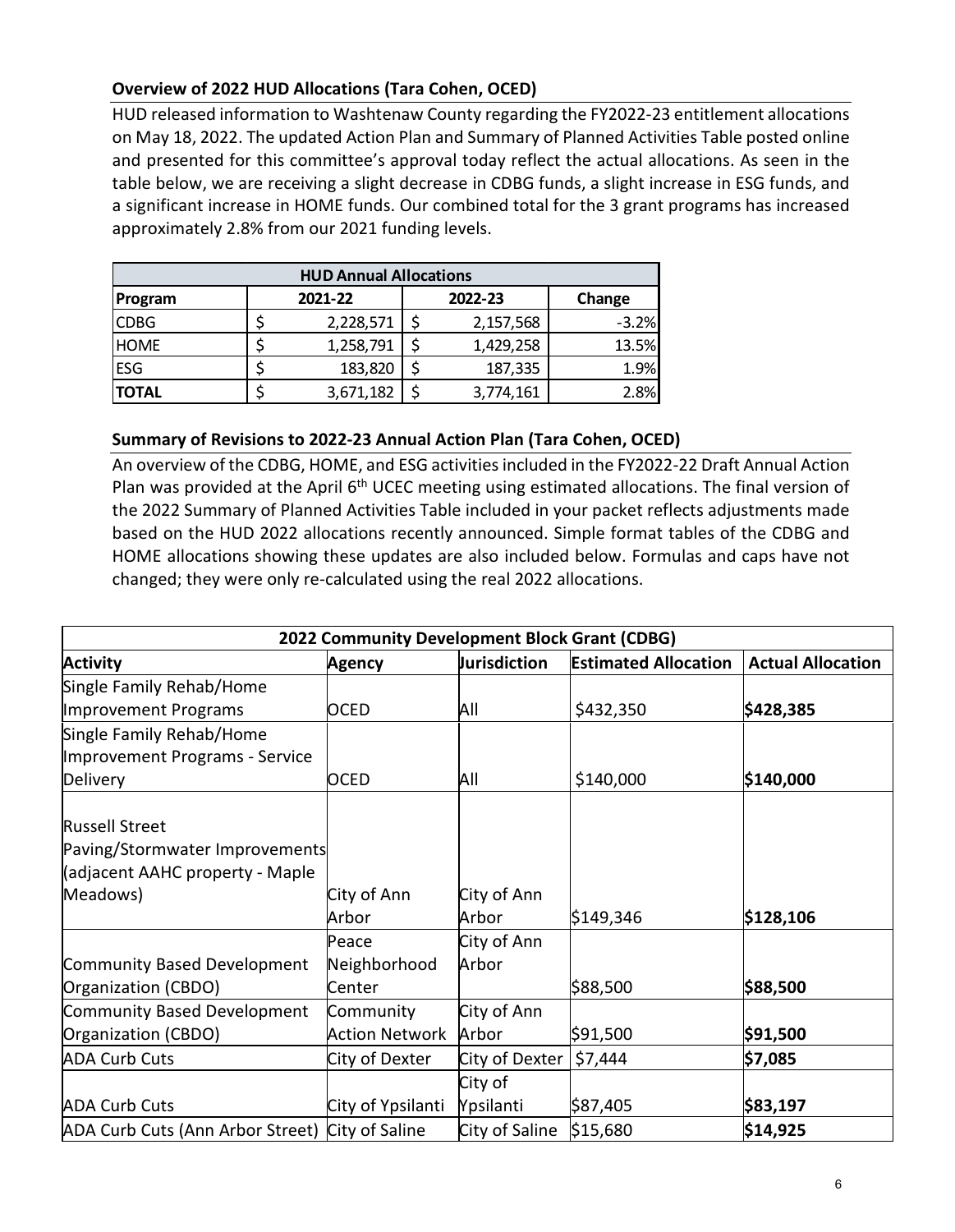| <b>Activity</b>                            | <b>Agency</b>            | <b>Jurisdiction</b>    | <b>Estimated Allocation</b> | <b>Actual Allocation</b> |
|--------------------------------------------|--------------------------|------------------------|-----------------------------|--------------------------|
|                                            |                          |                        |                             |                          |
| Improvements to Parks and Open             | Northfield               | Northfield             |                             |                          |
| <b>Spaces</b>                              | Township                 | Township               | \$18,237                    | \$17,359                 |
| NE Pittsfield Green Corridors              |                          |                        |                             |                          |
| Phase $II -$                               |                          |                        |                             |                          |
| Design/Engineering/Construction Pittsfield |                          | Pittsfield             |                             |                          |
|                                            | Township                 | Township               | \$83,105                    | \$79,103                 |
| Rehab of Alpha House (Family               | <b>IHN at Alpha</b>      |                        |                             |                          |
| Shelter)                                   | House                    | Scio Township \$26,438 |                             | \$25,165                 |
| Pedestrian Improvements -                  | Superior                 | Superior               |                             |                          |
| MacArthur Boulevard/Harris Road Township   |                          | Township               | \$34,764                    | \$33,090                 |
|                                            |                          | Sylvan                 |                             |                          |
| <b>ADA Accessibility Improvements</b>      | Sylvan Township Township |                        | \$4,266                     | \$4,061                  |
| Apple Ridge Park Playground &              | Ypsilanti                | Ypsilanti              |                             |                          |
| <b>Accessible Path</b>                     | Township                 | Township               | \$157,729                   | \$150,135                |
| Human Services Funding (through            |                          |                        |                             |                          |
| the New Human Services                     |                          |                        |                             |                          |
| Partnership)                               | TBD                      | All                    | \$334,285                   | \$323,635                |
| <b>CDBG Administration</b>                 | <b>OCED</b>              | All                    | \$445,714                   | \$431,514                |
|                                            |                          |                        | TOTAL \$2,228,571           | \$2,157,568              |

## **HOME Allocation – 2022 Annual Action Plan**

An updated version of the funding award recommendations table included in the April agenda packet is shown on the following page. Changes to the April version are shown in dark red. The 5% and 10% were adjusted for Avalon CHDO Operating and HOME Administration, respectively, based on a 13.5% increase to the total HOME allocation. We are proposing a slightly increased allocation (\$350,000) for Avalon's 2016/210 N. Washington reconstruction project in Ypsilanti to meet 100% of Avalon's request. The balance of \$120,841 2022 HOME funds will be reserved (carried over) for the 2023 Affordable Housing RFP.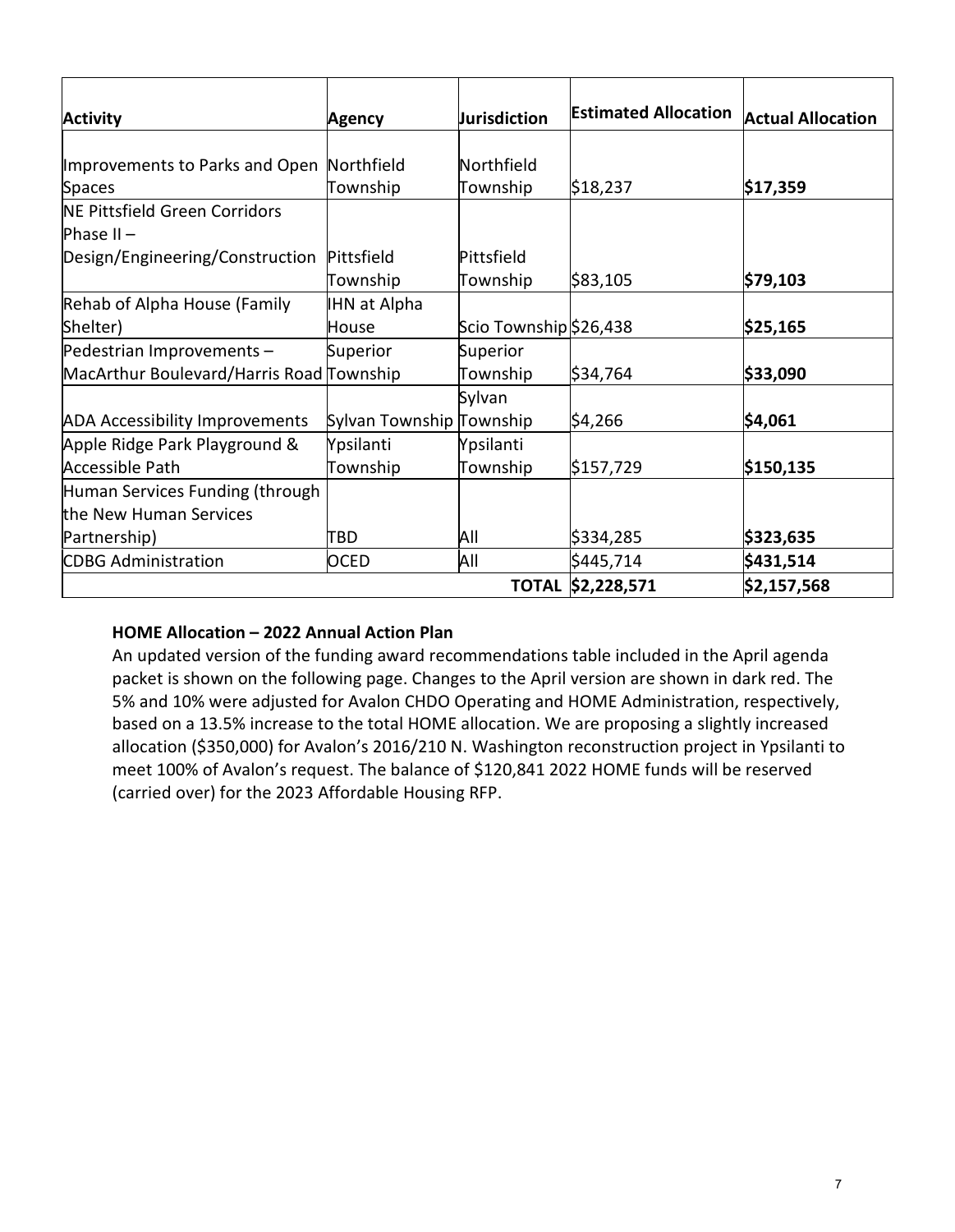| <b>Developer</b>                          | <b>Project Name</b>                                                    | <b>2022 HOME</b><br><b>Funds</b> | Re-<br>programmed<br>2017/2021<br><b>HOME Funds</b> | <b>HOME</b><br>Program<br>Income | <b>Total Award</b> |
|-------------------------------------------|------------------------------------------------------------------------|----------------------------------|-----------------------------------------------------|----------------------------------|--------------------|
| <b>HOME Admin</b>                         | N/A                                                                    | \$142,926                        |                                                     |                                  | \$142,926          |
| Avalon Housing CHDO<br>Operating (5%)     | N/A                                                                    | \$71,463                         |                                                     |                                  | \$71,463           |
| Avalon Housing Inc.                       | Rehabs - N.Ashley/<br>W.Summit/Pontiac<br>Trail<br>(City of Ann Arbor) | \$744,028                        | \$236,500                                           | \$10,157                         | \$990,685          |
| Avalon Housing Inc.<br>(CHDO Reserve 15%) | 206/210 N.<br>Washington (City of<br>Ypsilanti)                        | \$350,000                        |                                                     |                                  | \$350,000          |
| <b>TOTAL</b>                              |                                                                        | \$1,308,417                      | \$236,500                                           | \$10,157                         | \$1,555,074        |

## **RFP 8244 2022 Affordable Housing Estimated Funding Awards**

## **ESG Allocation – 2022 Annual Action Plan**

The 2022 Emergency Solutions Grant (ESG) allocation was increased slightly from 2021 funding levels – by 1.9% or \$3,515. As reflected in the Planned Activities Table, program funding to be awarded to homeless service providers will remain at 95% of the total grant at \$177,968, with the other 5% (\$9,367) going to ESG administration. Please note that ESG funds are awarded through the Continuum of Care's (CoC) Funding Review Team in the summer following the Action Plan approval and submission. UCEC delegates the awarding of HUD ESG funds to the CoC.

In addition to the adjusted CDBG, HOME, and ESG budgets that reflect actual allocations, other content revisions to the Draft Plan made since the April 6<sup>th</sup> meeting and included in the current version posted on the [OCED website,](https://www.washtenaw.org/603/Urban-County-Plans-Reports) are listed below.

## **AP-05 Executive Summary**

- 1. Summary of Citizen Participation Process and consultation Process:
	- Updated to note cancelation of the re-scheduled  $3^{rd}$  public hearing for the Draft Plan (originally scheduled for the April  $20<sup>th</sup>$  Board of Commissioners (BOC) meeting, rescheduled for May  $18<sup>th</sup>$  BOC meeting).
- 2. Summary of Public Comments:
	- Added comments received during the April  $14<sup>th</sup>$  public hearing from 4 members of the Housing & Human Services Advisory Board, as well as reference to the canceled May 18<sup>th</sup> hearing due to BOC last minute meeting cancelation.

## **AP-10 Consultation**

- 1. Narrative was updated to incorporate input from Continuum of Care's Coordinated Entry Oversight & Evaluation Committee members from their April 11, 2022 meeting.
- 2. Table 2 updated to include consultation of broadband providers, Flood/Emergency Management agency, and the Business sector (HUD-required consultation categories).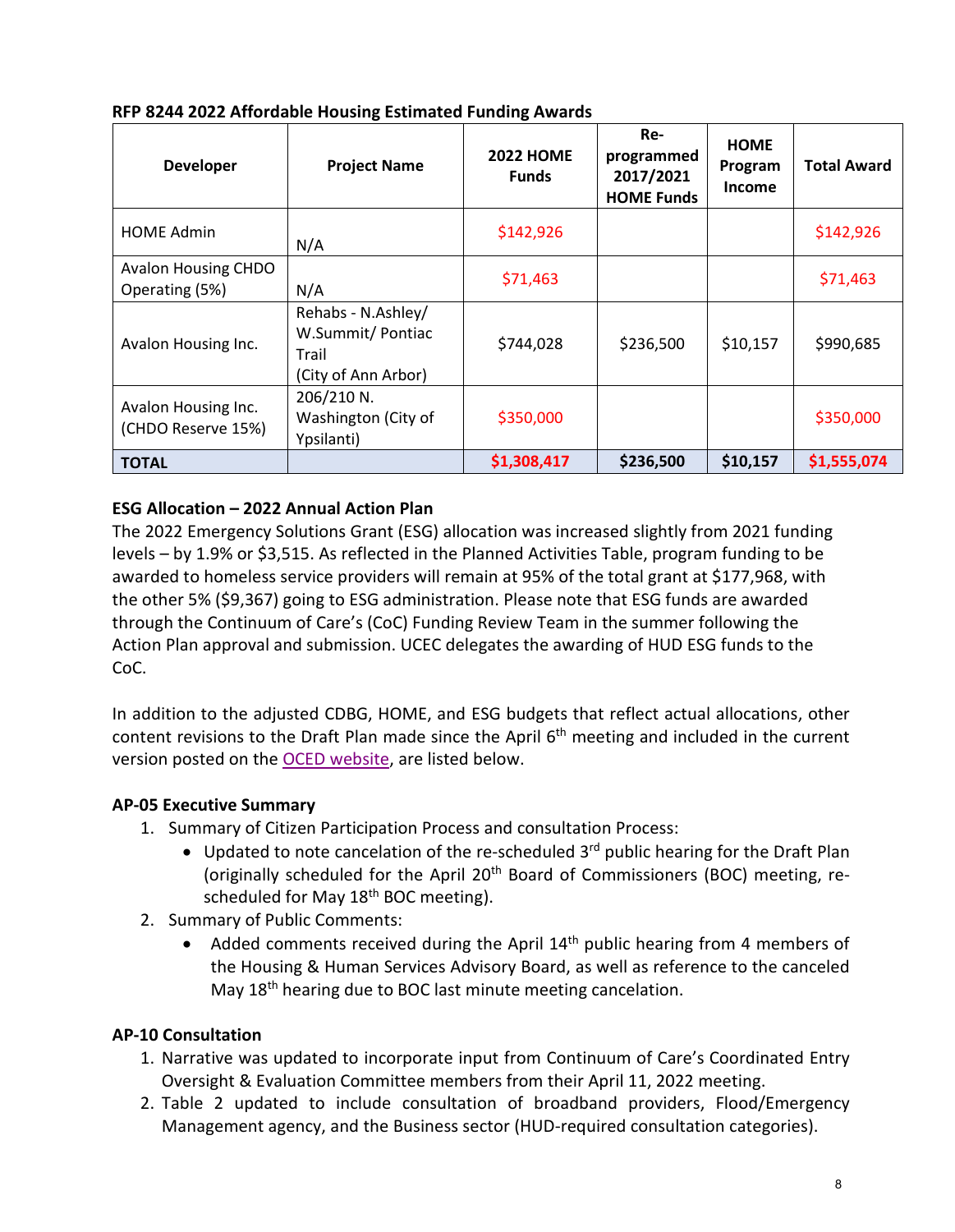### **AP-12 Participation**

- 1. Narrative updated to explain omission of a  $3<sup>rd</sup>$  public hearing for the draft Plan due to multiple cancelations of BOC meetings.
- 2. Citizen Participation Outreach table updated to include comments from April 14<sup>th</sup> public hearing.

**AP-15 Expected Resources –** updated estimated CDBG, HOME, and ESG allocations to reflect actual allocations.

**AP-20 Annual Goals and Objectives** – In Goal Summary Information table, Funding column was updated to replace estimated allocations with actuals.

#### **AP-38 Projects Summary**

1. Project Summary Table (*Table 9)* was updated to reflect actual allocations throughout.

#### **AP-65 Homeless and Other Special Needs Activities**

1. Narrative was updated to incorporate input from Continuum of Care's Coordinated Entry Oversight & Evaluation Committee members from their April 11, 2022 meeting.

#### **Appendices**

1. The majority of appendices listed in the Table of Contents have been added to the Action Plan document. Please note a few of the required appendices are not currently available but will be inserted prior to submission to HUD on or around June 30.

## **Approval of 2022-23 Annual Action Plan (ACTION) (Tara Cohen, OCED)**

The remaining steps through to submission of the FY2022-23 Action Plan are as follows:

- June 1, 2022: UCEC to approve Final Action Plan (with caveat noted below)
- June 1, 2022 (7 PM meeting): Board of Commissioners to approve 2022-23 Action Plan for submission to HUD
- June 30, 2022: OCED will submit Final Action Plan to HUD by no later than June 30, 2022\*

\*Note: Based on HUD regulations that allow 60 days from the date HUD announces the allocations for submission of the Action Plan, we have until July 18 to submit our final 2022 Plan. However, we choose to submit in June in order to expedite Plan approval and subsequent execution of our 2022 HUD grant agreements, which will then enable OCED to put 2022 HUD funds under contract.

*Motion: The Urban County Executive Committee approves the 2022 Annual Action Plan as presented – with the ability for staff to make final adjustments as needed – and recommends that the Washtenaw County Board of Commissioners follow suit in adopting the Plan at their 7 PM meeting on June 1, 2022.* 

#### **Additional Information**

If you have any questions on any of the information included in this summary, or would like additional information, please contact Tara Cohen at (734) 544-3056 o[r cohent@washtenaw.org.](mailto:cohent@washtenaw.org)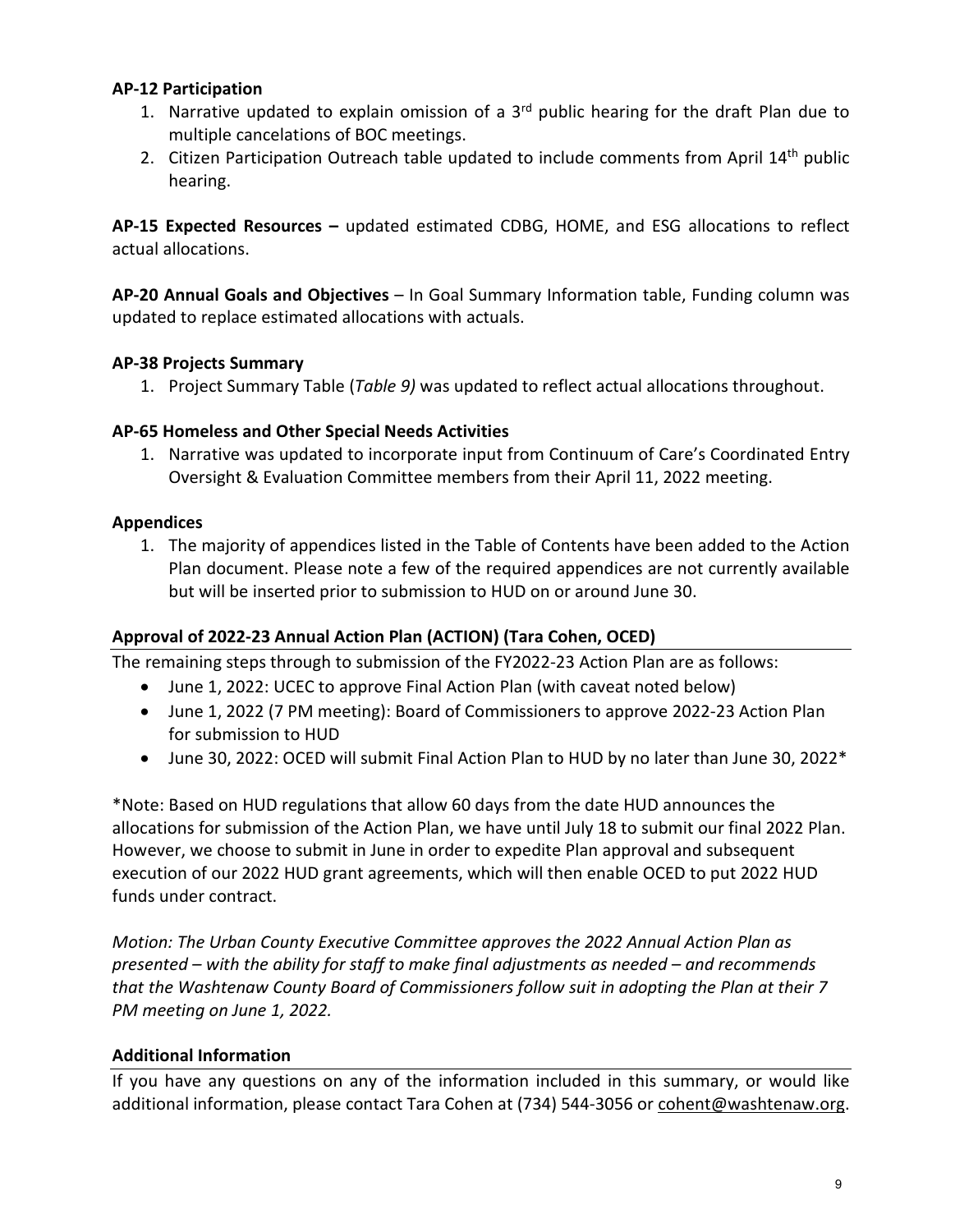*Approved by UCEC 4.28.29, 11.10.20, 5.05.21, 2.16.22* **Red = Changes to 4/28/20 Substantial Amendment Activities Table Green = Funds included in the Substantial Amendment approved by UCEC 5/5/21 Light Blue = Funds allocated via Substantial Amendment approved by UCEC 2/16/22 Dark Green = Funds allocated via minor amendment, for UCEC vote 6/1/2022**

**Final 2019-20 Allocations & CARES Act funds Purple = minor administrative updates made 12/29/20 CDBG-CV (COVID CARES Act) - Round 1** *Because 1* **<b>***Because 1 <b>Act 1 Because 1 <b>Act 1 Because 1 <b>Act 1 Because 1 <b>Act 1 Because 1 <b>Act 1 Because 1 <b>Act 1 Because 1 <b>Act 1 Because 1 <b>Act 1* **CDBG-CV (COVID CARES Act) - Round 3 \$1,608,347 Pink = minor administrative updates made 5/20/21 ESG-CV (COVID CARES Act) - Round 1** *Sound 1 Sound 1 Sound 1* **<b>1** *Sound 2129/21* **1** *Tangerine = minor administrative updates made 12/29/21* **ESG-CV (COVID CARES Act) - Round 2** *\$1,794,203* **\$2,123,502 \$178,973 \$8,881,199**

**Community Development Block Grant (CDBG)**

**HOME Investment Partnership Program (HOME) \$1,264,807**

**Emergency Solutions Grant (ESG)** 

**TOTAL**

CDBG-CV Round 1 - Public Services

CDBG-CV Round 1 - Public Services

CDBG-CV Round 1 - Public Services

CDBG-CV Round 3 - Economic Development

ESG-CV Round 1 Activities

CDBG Admin

Public Facilities & Infrastructure

Public Facilities & Infrastructure

Public Facilities & Infrastructure

Public Facilities & Infrastructure

Public Facilities & Infrastructure

Public Facilities & Infrastructure

Public Facilities & Infrastructure

HESG19 Washtenaw County HESG19 Washtenaw County

Public Facilities & Infrastructure

Public Facilities & Infrastructure

Public Facilities & Infrastructure

| <b>Project</b>                                               | <b>Activity</b>                                                                                                                                                               | <b>Agency</b>                                                                                  | <b>CDBG-CV</b>       | <b>ESG-CV</b> | <b>CDBG</b>                             | <b>HOME</b>            | HOME Program HOME 2018-19 | <b>ESG</b>        | <b>Goal Outcome Indicator</b>                                                 | Quantity           | <b>Measure</b>                                                 |
|--------------------------------------------------------------|-------------------------------------------------------------------------------------------------------------------------------------------------------------------------------|------------------------------------------------------------------------------------------------|----------------------|---------------|-----------------------------------------|------------------------|---------------------------|-------------------|-------------------------------------------------------------------------------|--------------------|----------------------------------------------------------------|
| <b>CDBG-CV Round 1 - Admininistration</b>                    | <b>CDBG-CV Administration</b>                                                                                                                                                 | <b>OCED - Urban County wide</b>                                                                | 253,593              |               |                                         |                        | <b>Income</b>             | <b>Carry over</b> | <b>TBD</b>                                                                    | <b>TBD</b>         | TBD                                                            |
|                                                              | Rent/mortgage/utility assistance to low-moderate income                                                                                                                       |                                                                                                |                      |               |                                         |                        |                           |                   |                                                                               |                    |                                                                |
| <b>CDBG-CV Round 1 - Public Services</b>                     | residents                                                                                                                                                                     | OCED and community partners, Urban County wide   \$                                            | 257,18               |               |                                         |                        |                           |                   | <b>TBD</b>                                                                    | <b>TBD</b>         | TBD                                                            |
| <b>CDBG-CV Round 1 - Public Services</b>                     | <b>Expanded Shelter related to COVID-19 response</b>                                                                                                                          | Shelter Association of Washtenaw County for<br><b>Residential and Non-Residential Programs</b> | 253,593              |               |                                         |                        |                           |                   | <b>TBD</b>                                                                    | <b>TBD</b>         | TBD                                                            |
| CDBG-CV Round 1 - Public Services                            | <b>Homelessness Response</b>                                                                                                                                                  | <b>Funding round available to Homelessness Service</b><br>Providers                            | 503,59               |               |                                         |                        |                           |                   | <b>TBD</b>                                                                    | <b>TBD</b>         | TBD                                                            |
| <b>CDBG-CV Round 3 - Administration</b>                      | <b>CDBG-CV Administration</b>                                                                                                                                                 | <b>OCED- Urban County wide</b>                                                                 | 80,417               |               |                                         |                        |                           |                   | <b>TBD</b>                                                                    | <b>TBD</b>         | <b>TBD</b>                                                     |
| <b>CDBG-CV Round 3 - Public Services</b>                     | New Human Services Partnership, Safety Net Grants <b>Some COCED</b> and community partners, Urban County wide S                                                               |                                                                                                | <mark>527,930</mark> |               |                                         |                        |                           |                   | <b>TBD</b>                                                                    | <b>Example TBD</b> | <b>TBD</b>                                                     |
| <b>CDBG-CV Round 3 - Economic Development</b>                | <b>Business Services and Support for Low-Mod Income Business</b><br>Owners with Businesses Impacted by COVID-19 (3-Year Pilot Funding will go through RFP process<br>Program) |                                                                                                | 1,000,00             |               |                                         |                        |                           |                   | <b>TBD</b>                                                                    | <b>TBD</b>         | <b>TBD</b>                                                     |
| <b>ESG-CV Round 1 Administration</b>                         | <b>ESG-CV Administration</b>                                                                                                                                                  | <b>OCED - Urban County wide</b>                                                                |                      | 25,736        |                                         |                        |                           |                   | <b>TBD</b>                                                                    | TBD                | TBD                                                            |
| <b>ESG-CV Round 1 Activities</b>                             | Shelter expansion, diversion and eviction prevention, rapid<br>rehousing and housing support services                                                                         | OCED and community partners, Urban County wide                                                 |                      | 617,667       |                                         |                        |                           |                   | <b>TBD</b>                                                                    | TBD                | TBD                                                            |
| <b>ESG-CV Round 2 Administration</b>                         | <b>ESG-CV Administration</b>                                                                                                                                                  | <b>OCED - Urban County wide</b>                                                                |                      | 89,710        |                                         |                        |                           |                   | TBD                                                                           | <b>TBD</b>         | TBD                                                            |
| <b>ESG-CV Round 2 Activities</b>                             | Shelter expansion, diversion and eviction prevention, rapid<br>rehousing and housing support services                                                                         | OCED and community partners, Urban County wide                                                 |                      | 1,704,493     |                                         |                        |                           |                   | TBD                                                                           | <b>TBD</b>         | TBD                                                            |
| <b>CDBG Admin</b>                                            | <b>CDBG Administration</b>                                                                                                                                                    | <b>OCED - Urban County wide</b>                                                                |                      |               | \$424,700                               |                        |                           |                   | Other                                                                         |                    | Other                                                          |
| <b>Public Facilities &amp; Infrastructure</b>                | <b>Priority Project - Ypsilanti Townshp Community Center Floor</b><br><b>Tiles</b>                                                                                            | Ypsilanti Township/Superior Township                                                           |                      |               | \$61,898<br>$(+$ \$60,643 regular CDBG) |                        |                           |                   | <b>Public Facilities &amp; Infrastructure</b><br>Improvements                 | 7545               | <b>Persons Assisted</b>                                        |
| <b>Public Facilities &amp; Infrastructure</b>                | DESIGN/RFP ASSISTANCE for Ypsilanti Townshp Community<br><b>Center Floor Tiles</b>                                                                                            | Ypsilanti Township                                                                             |                      |               | \$6,000                                 |                        |                           |                   | <b>Public Facilities &amp; Infrastructure</b><br>Improvements                 |                    |                                                                |
| <b>Public Facilities &amp; Infrastructure</b>                | Schooner Cove - Bus Shelter/Sidewalk Linkages                                                                                                                                 | <b>Ypsilanti Township</b>                                                                      |                      |               | \$70,137                                |                        |                           |                   | <b>Public Facilities &amp; Infrastructure</b><br>Improvements                 | 1359               | <b>Persons Assisted</b>                                        |
| Public Facilities & Infrastructure                           | <b>Priority Project - Northfield Township Community Center</b><br><b>Improvements</b>                                                                                         | Northfield Township                                                                            |                      |               | \$91,286                                |                        |                           |                   | <b>Public Facilities &amp; Infrastructure</b><br>Improvements                 | 744                | <b>Persons Assisted</b>                                        |
| <b>Public Facilities &amp; Infrastructure</b>                | LED Street Lighting*                                                                                                                                                          | <b>Augusta Township</b>                                                                        |                      |               | \$8,733                                 |                        |                           |                   | <b>Public Facilities &amp; Infrastructure</b><br>Improvements                 | 4540               | <b>Persons Assisted</b>                                        |
| Public Facilities & Infrastructure                           | <b>ADA Curb Cuts</b>                                                                                                                                                          | City of Ypsilanti                                                                              |                      |               | \$50,000                                |                        |                           |                   | <b>Public Facilities &amp; Infrastructure</b>                                 | 2867               | <b>Persons Assisted</b>                                        |
| Public Facilities & Infrastructure                           | arkridge Park Accessibility Improvements                                                                                                                                      | City of Ypsilanti                                                                              |                      |               | \$21,660                                |                        |                           |                   | Improvements<br>Public Facilities & Infrastructure                            | TBD                | <b>Persons Assisted</b>                                        |
| Public Facilities & Infrastructure                           | E Pittsfield Green Corridors Phase I -<br>esign/Engineering/Construction                                                                                                      | <b>Pittsfield Township</b>                                                                     |                      |               | \$70,403                                |                        |                           |                   | Improvements<br><b>Public Facilities &amp; Infrastructure</b><br>Improvements | 1579               | <b>Persons Assisted</b>                                        |
| Public Facilities & Infrastructure                           | Fireman's Park Playground Improvements                                                                                                                                        | <b>Superior Township</b>                                                                       |                      |               | \$29,619                                |                        |                           |                   | <b>Public Facilities &amp; Infrastructure</b><br>Improvements                 | 450                | <b>Households Assisted</b>                                     |
| Public Facilities & Infrastructure                           | ommunity Park Tennis Court Resurfacing                                                                                                                                        | <b>Superior Township</b>                                                                       |                      |               | \$164                                   |                        |                           |                   | Public Facilities & Infrastructure                                            | 600                | <b>Households Assisted</b>                                     |
| TBD                                                          | CDBG Program income spent in R/ECAPs - details pending                                                                                                                        | City of Ypsilanti and Ypsilanti Township                                                       |                      |               | \$99,364                                |                        |                           |                   | Improvements<br><b>TBD</b>                                                    | TBD                | TBD                                                            |
| <b>Affordable Housing</b>                                    | community engagement process<br>HQS improvements - MAP (multiple sites)                                                                                                       | MAP (City of Ann Arbor)                                                                        |                      |               | \$87,193                                |                        |                           |                   | Rental rehabilitation                                                         | TBD                | Units                                                          |
| Affordable Housing                                           | HQS & Lead improvements - Avalon (Broadway)                                                                                                                                   | Avalon Housing (City of Ann Arbor)                                                             |                      |               | \$70,000                                |                        |                           |                   | <b>Rental rehabilitation</b>                                                  | TBD                | <b>Units</b>                                                   |
|                                                              | Voucher-to-Homeownership Assistance Pilot                                                                                                                                     | <b>OCED - Urban County wide</b>                                                                |                      |               | \$105,000                               |                        |                           |                   | Homeownership Assistance for                                                  |                    | <b>Households Assisted</b>                                     |
| Homeownership Assistance                                     | <b>Single Family Rehabilitation (SFR)</b>                                                                                                                                     | <b>OCED - Urban County wide</b>                                                                |                      |               | \$340,129                               |                        |                           |                   | low/mod income housing benefit<br>Homeowner Housing Rehabilitated             | 60                 | <b>Household Housing Unit</b>                                  |
| <b>CDBG Single Family Rehab</b>                              | Single Family Rehabilitation Service Delivery                                                                                                                                 | <b>OCED - Urban County wide</b>                                                                |                      |               | \$127,410                               |                        |                           |                   | Homeowner Housing Rehabilitated                                               | 60                 | <b>Household Housing Unit</b>                                  |
| <b>CDBG Single Family Rehabilitation Service Delivery</b>    | <b>Community Based Development Organization</b>                                                                                                                               | Peace Neighborhood Center (City of Ann Arbor)                                                  |                      |               | \$88,500                                |                        |                           |                   | <b>Public Service activities for low/mod</b>                                  | 70                 | <b>Persons Assisted</b>                                        |
| <b>CDBG Community Based Development Organizations (CBDO)</b> | <b>Community Based Development Organization</b>                                                                                                                               | Community Action Network (City of Ann Arbor)                                                   |                      |               | \$91,500                                |                        |                           |                   | income housing benefit<br><b>Public Service activities for low/mod</b>        | 180                | <b>Persons Assisted</b>                                        |
| <b>CDBG Community Based Development Organizations (CBDO)</b> | Coordinated Funding - Interfaith Hospitality Network of                                                                                                                       |                                                                                                |                      |               |                                         |                        |                           |                   | income housing benefit<br>Tenant-based rental assistance /                    |                    |                                                                |
| <b>CDBG Public Services</b>                                  | <b>Washtenaw County</b>                                                                                                                                                       | Interfaith Hosptality Network of Washtenaw County                                              |                      |               | \$123,315                               |                        |                           |                   | <b>Rapid Rehousing</b><br><b>Emergency housing/Transitional</b>               | 130                | <b>Persons Assisted</b>                                        |
| <b>CDBG Public Services</b>                                  | Coordinated Funding - SafeHouse Center<br>Coordinated Funding - Shelter Association of Washtenaw                                                                              | SafeHouse Center<br>Shelter Association of Washtenaw County                                    |                      |               | \$90,801                                |                        |                           |                   | Housing/Homeless Outreach                                                     | 300                | <b>Persons Assisted</b>                                        |
| <b>CDBG Public Services</b>                                  | County Residential and Non-Residential Programs                                                                                                                               | <b>Residential and Non-Residential Programs</b>                                                |                      |               | \$51,414                                |                        |                           |                   | <b>Homeless Prevention</b><br><b>Emergency housing/Transitional</b>           | 1,025              | <b>Persons Assisted</b>                                        |
| <b>CDBG Public Services</b><br><b>CDBG Public Services</b>   | Coordinated Funding - SOS Family Shelter<br>Coordinated Funding - Unified-HIV Health and Beyond:                                                                              | <b>SOS Family Shelter</b><br>Unified-HIV Health and Beyond                                     |                      |               | \$28,745<br>\$24,250                    |                        |                           |                   | Housing/Homeless Outreach<br><b>Homeless Prevention</b>                       | 100<br>1,000       | <b>Persons Assisted</b><br><b>Persons Assisted</b>             |
|                                                              | Mobile Health Program                                                                                                                                                         | OCED                                                                                           |                      |               |                                         | \$126,480              |                           |                   | Other                                                                         |                    | Other                                                          |
| <b>Home Administration</b>                                   | <b>HOME Administration</b><br><b>Habitat for Humanity of Huron Valley</b>                                                                                                     | <b>Habitat for Humanity of Huron Valley</b>                                                    |                      |               |                                         | \$437,958              | \$12,042.70               |                   | Homeowner Housing Rehabilitated                                               | 10                 | <b>Household Housing Unit</b>                                  |
| <b>HOME Homeownership program</b>                            | Acquisition Development Resale (ADR) Program                                                                                                                                  |                                                                                                |                      |               |                                         |                        |                           |                   |                                                                               |                    |                                                                |
| HOME CHDO Reserve (15%)                                      | Dan Hoey Acquisition & New Construction                                                                                                                                       | <b>Avalon Housing</b><br><b>Avalon Housing</b>                                                 |                      |               |                                         | \$157,328<br>\$310,000 |                           | \$132,672         | <b>New Units Constructed</b><br>Rental units rehabilitated                    | 22                 | <b>Household Housing Unit</b><br><b>Household Housing Unit</b> |
| HOME CHDO Reserve (15%)                                      | 108/110 Glendale Rehabilitation                                                                                                                                               |                                                                                                |                      |               |                                         |                        |                           |                   |                                                                               |                    |                                                                |
| HOME CHDO Operating Costs (5%)                               | <b>HOME CHDO Operating</b>                                                                                                                                                    | <b>Avalon Housing</b>                                                                          |                      |               |                                         | \$63,240               |                           |                   | Other                                                                         |                    | Other                                                          |
| Reserved for 2020 Affordable Housing RFP                     |                                                                                                                                                                               | <b>TBD</b><br>Awarded to nonprofit service providers through                                   |                      |               |                                         | \$169,801              |                           |                   | <b>TBD</b>                                                                    | TBD                | TBD                                                            |
| <b>HESG19 Washtenaw County</b>                               | Homeless Prevention, Shelter & Rapid Re-Housing                                                                                                                               | <b>Funding Review Team (FRT) process in Summer</b><br>2019                                     |                      |               |                                         |                        |                           | \$167,340         | Tenant-based rental assistance /<br><b>Rapid Rehousing</b>                    | TBD                | TBD                                                            |
| <b>HESG19 Washtenaw County</b>                               | <b>ESG Administration</b>                                                                                                                                                     |                                                                                                |                      |               |                                         |                        |                           | \$11,633          | <b>Homelessness Prevention</b>                                                |                    | Other                                                          |

Homeownership Assistance CDBG Single Family Rehab

CDBG Public Services

CDBG Public Services

CDBG Public Services

 $H$ ome Administration

HOME Homeownership program

 $HOME$  CHDO Reserve (15%)

HOME CHDO Reserve (15%)

*\*Subject to demonstrating 51% Low-Mod Income households in target area(s) by way of a HUD-approved household income survey.*

*Rev. 5.12.22*

# **Washtenaw Urban County 2019-20 Summary of Planned Activities - Proposed Minor Amendment 6/1/2022 Blue = Funds newly added to 4/28/20 Substantial Amendment Activities Table**